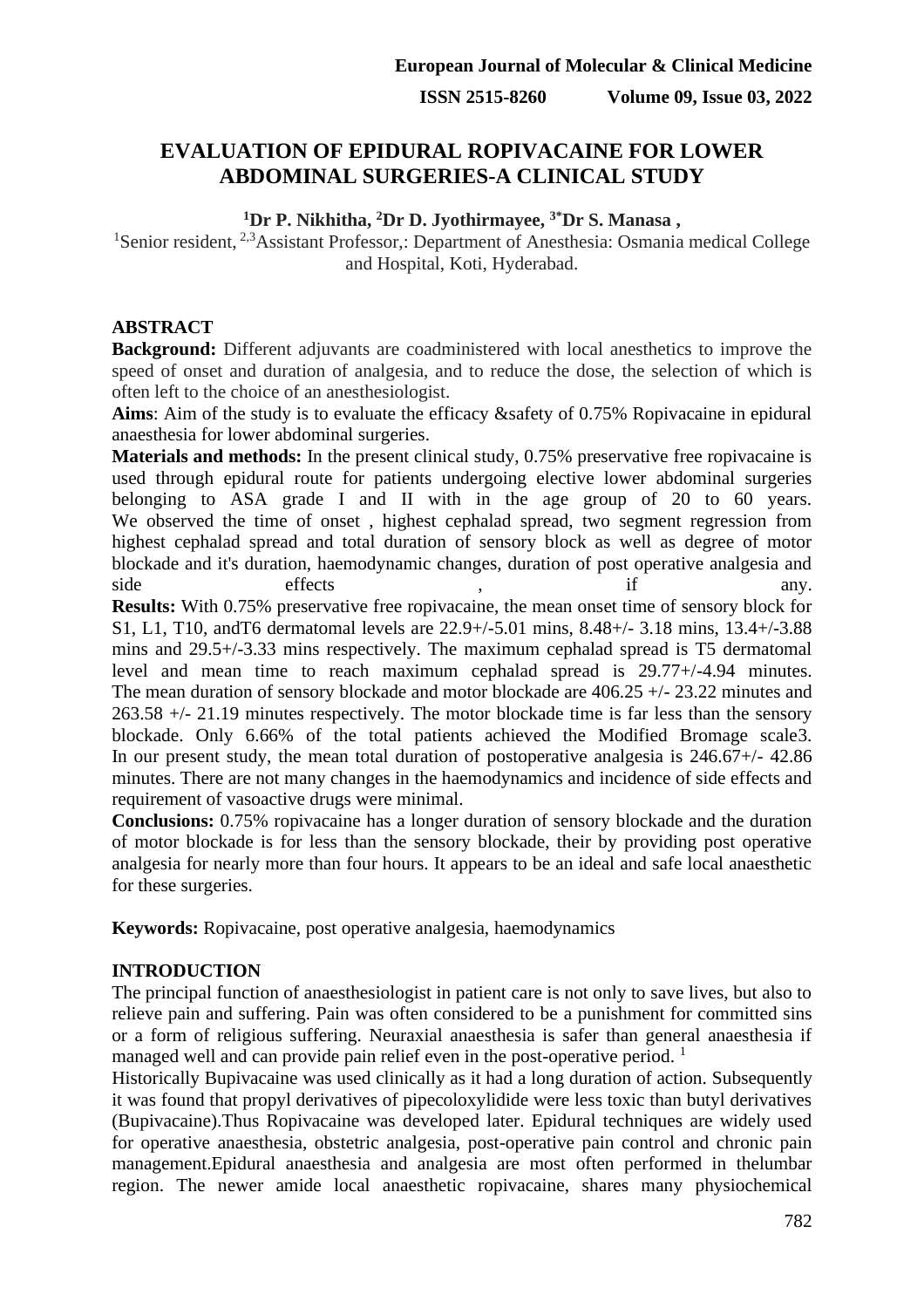### **ISSN 2515-8260 Volume 09, Issue 03, 2022**

properties with bupivacaine but with less systemic toxicity and greater margin of safety than other local anaesthetic agents of similar duration of action.2,3

Use of neuraxial blocks for surgeries has increased rapidly during the last decades for providing pain relief surgeries and hemodynamic stability during intraoperative and postoperative periods.The rate of recovery from a use dependent block is slower in bupivacaine treated papillary muscles.This slow rate of recovery results in an incomplete restoration of Na+ channel availability between action potentials.these effects explain the arrythmogenic potential of bupivacaine.

It is possible to perform all surgical procedures under general anaesthesia. But, general anaesthesia has its own disadvantages and limitations in terms of its use in patients with cardiopulmonary diseases coming for abdominal surgeries. Therefore, in such patients, regional anaesthesia is preferred. The need for specialized post operative monitoring and care is minimal with regional than general anaesthesia. Regional techniques may also decrease the length of hospital stay. Epidural anaesthesia is superior to spinal anaesthesia as the desired segmental level of block can be achieved with less significant haemodynamic disturbances and increases duration of block and postoperative analgesia.

Research for a local anaesthetic with less potential for cardiotoxicity was needed and found ropivacaine.These findings generated laboratory research program, which was aimed at identifying a local anaesthetic with a similar clinical profile but with less cardiotoxicity than bupivacaine. The physico–chemical properties of ropivacaine suggest that its rate of onset (related to pKa) is similar to that of bupivacaine, & that its absolute potency (Lipid solubility)& duration of effect (protein binding) is slightly less compared to bupivacaine. Ropivacaine has slightly rapid plasma clearance & shorter elimination half life than that of racemic bupivacaine.<sup>4,5</sup> This present prospective clinical study is intended to evaluate the onset, regression & duration of sensory block and intensity & duration of motor block and haemodynamic effects and also duration of post operative analgesia of 0.75% preservative free epidural Ropivacaine for lower abdominal surgeries.

### **MATERIAL & METHODS**

This study is a prospective study conducted in Department of Anethesia . A written and informed consent was taken from all the patients included in the study. Ethical clearance is taken from the hospital ethical committee as per protocol. After institutional ethical committee approval and after informed consent of the patients, this study was undertaken on 60 patients of either sex, aged between 20 to 60 years belonging to ASA physical status grade I & II , scheduled for elective lower abdominal surgery.

**Inclusion Criteria**:- Patients aged between 20-60yearsof either sexwith ASA Grade I &II.

**Exclusion Criteria:-**Pregnant women, Patients with H/o Cardio-Respiratory disorders, Hepatic and Renal disesase, h/o convulsions & neurological deficits, Spinal deformities & Psychiatric diseases, Aspirin ingestion / anticoagulants in the preceeding week.

A thorough pre-anaesthetic check-up is done for all patients, a day beforesurgery. Patients were evaluated for any systemic diseases. No specialinvestigations were required pertaining to the study. Basic investigations like haemoglobin, total & differential WBC count, bleeding & clotting time, HIV & HBsAg, ECG and urine routine investigations were carried out for all the patients. Written informed consent was obtained before the surgery after explaining the patients about the drug and epidural anaesthetic procedure. All the patients were educated about the verbal numerical scale to grade the pain in the post operative period.All patients were given Tab. Alprazolam 0.5 mg orally on the previous night of surgery at bed time as pre-medication.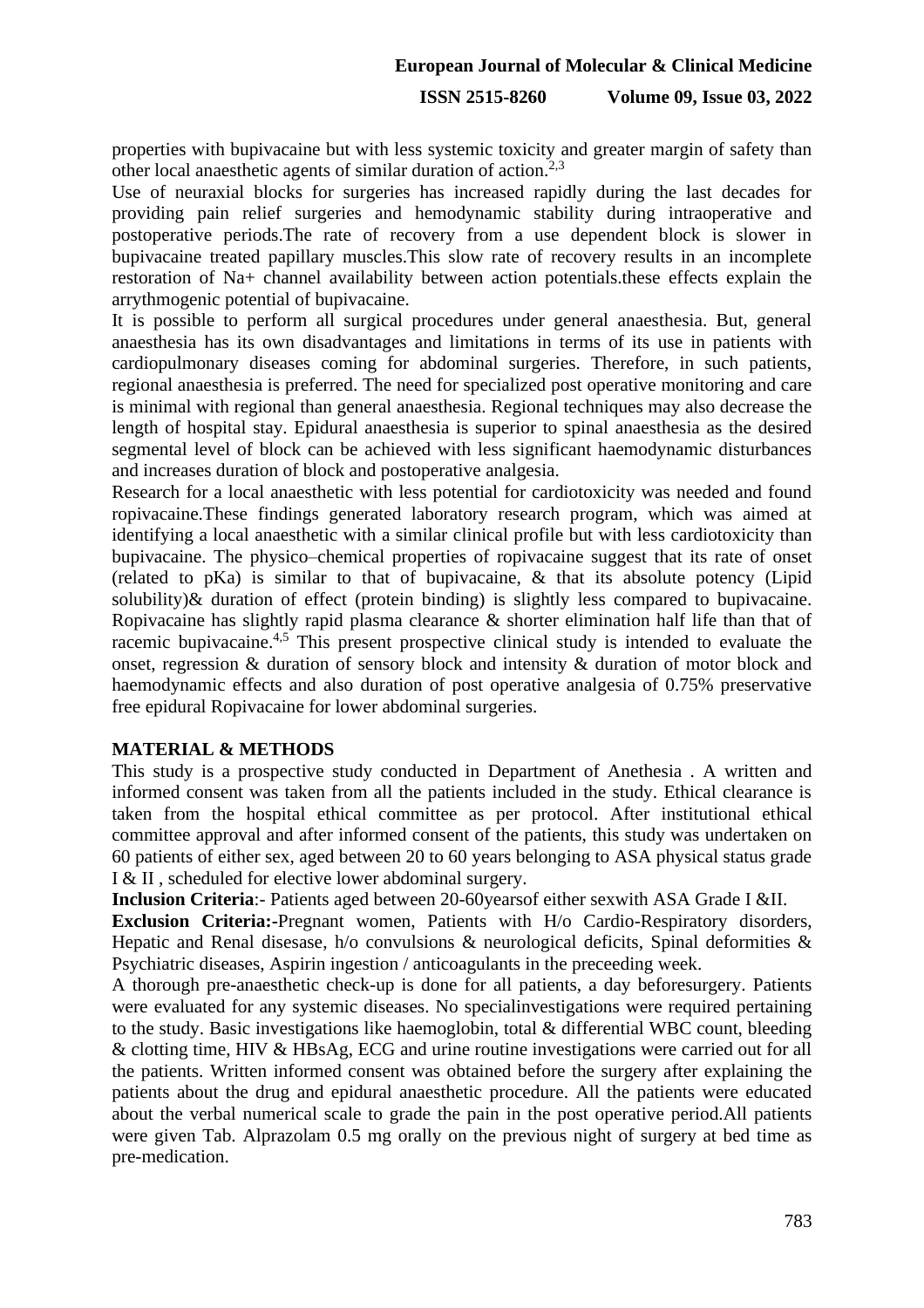### **Preparation in operation theatre:-**

Anaesthesia machine is checked. Appropriate size endotracheal tubes, laryngeal mask airways as appropriate for weight, working laryngoscope with medium and large sized blades, stylet and working suction apparatus were kept ready before the procedure. Emergency drug tray consisting of atropine, adrenaline, mephenteramine and dopamine were also kept ready.

### **Anaesthetic technique and monitoring:-**

Once the patient's nil oral status was confirmed, patient was shifted to operating room and was preloaded with Ringer's Lactate fluid @ 10 ml/kg over 30 to 60 minutes after securing an intravenous access with 18 gauge IV Cannula. All the patients are connected to monitorsandbase line heart rate,blood Pressure(systolic & diastolic, mean arterial blood pressure), respiratory rate and SpO2 were recorded. Patient was positioned in the supine position and 15 ml of study drug (preservative free Ropivacaine 0.75%) was injected through epidural catheter intermittently over 3 minutes after negative aspiration for blood and CSF. The time at which epidural injection of the study drug was completed was considered as zero (t=0).Surgery was allowed to commence when adequate sensory blockade was achieved for that particular surgery. All the patients were given Oxygen @ 4L/min through plain face mask. No intravenous analgesics or opioids were given during the procedure. After injecting the study drug in to the epidural spaces, following clinical assessments were made from time zero,

Onset of sensory blockade was assessed by pin prick method at S1, L1, T10 and T6 dermatomal levels from time zero. The sensory block was assessed bilaterally by pain to pinprick every minute till 10 minutes and later every 2 minutes till sensory blockade level was established at all 4 dermatomal levels and then every 15 minutes until the first hour had elapsed, then every 30 minutes interval until the complete recovery from sensory blockade. Time to achieve highest level of sensory block, time required for 2-segment regression from highest cephalad spread, time required for regression to T10 dermatome & total absence of the sensory block at any dermatomal level were assessed and recorded.

Motor block was assessed by modified Bromage scale. Onset time, intensity of motor blockade and duration of motor blockade was tested bilaterally using modified Bromage scale (Proposed by Bromage and modified by Logan- Smith). <sup>6</sup>

Haemodynamic and vital parameters like ECG, blood pressure (Systolic, Diastolic & mean arterial blood pressure), respiratory rate and SpO2 monitoring and recording was done

continuously every 5 minutes for  $1<sup>st</sup>$  hour, every 15 mins for next 2 hours and every 30 minutes later on until complete recovery from sensory block. In the event of fall of heart rate less than 60 beats/minute, it was treated with Inj: Atropine IV and Mean arterial blood pressure fall less than 60 mm of Hg, it was treated with vasopressors and intravenous fluids. Crystalloid IV fluids given intra operatively & quantity given were recorded. Side effects like Hypotension, Bradycardia, Nausea, and Vomiting & Shivering in Intra-operative period were noted.

All patients were observed in the post anaesthesia recovery room and in the ward until complete recovery from sensory blockade and duration of post operative analgesia & any side effects if present were recorded. Rescue analgesia was given when patient complained of mild pain (VAS score between 2.5 to 5) and time noted. Patients were also observed for next 24 hours after the procedure.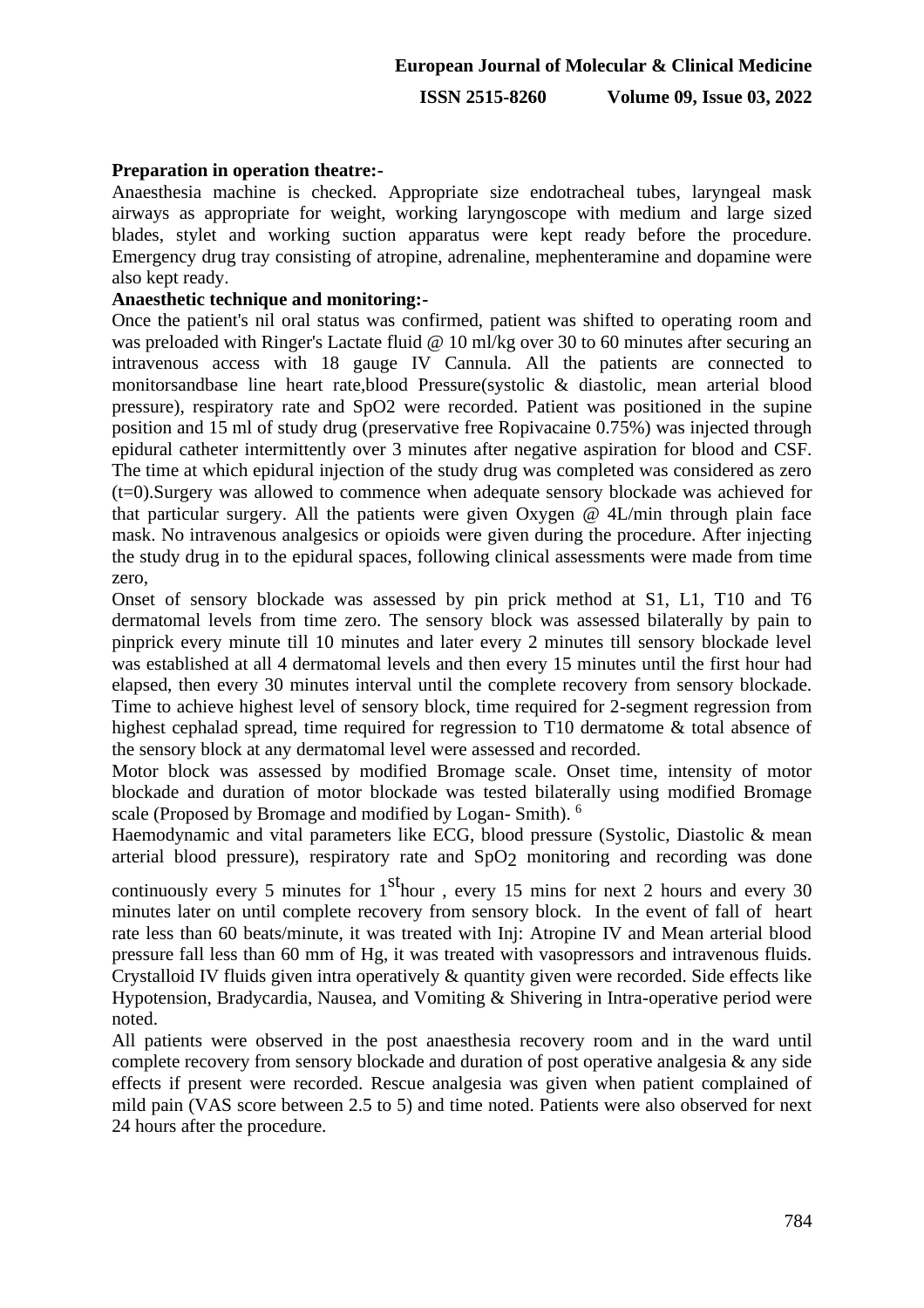# **Data analysis:-**

In our study, all the data needed is extracted case information proforma sheet and then converted into an electronic data base in excel software. The variables were checked for accuracy and completeness before entry. The Side effects: - Any unfavourable events like nausea, vomiting, following were analysed: Patient demographic variables: onset, duration and regression of sensory block and onset & duration of motor block, haemodynamic variables, duration of post operative analgesia and side effects. All variable data were summarised as mean and standard deviation and presented through tables and charts. For categorical variables, chi-square ( $p$  value  $< 0.05$  is considered significant) and for continuous variables ANOVA tests were applied to test the significance. The level of significance is set at 5%.

# **RESULTS**

A total of 60 patients of either sex belonging to ASA I & II are included in the present study. Written informed consent was obtained from all the patients and they are informed about the epidural procedure. Patients are also educated about the verbal numerical scale.

| Age          |    | ັ<br><b>Male</b> |    | Female |          | <b>TOTAL</b> |  |
|--------------|----|------------------|----|--------|----------|--------------|--|
|              | No | %                | No | $\%$   | $\rm No$ | $\%$         |  |
| $20 - 30$    |    | 26.7             |    | 0.0    |          | 13.3         |  |
| $31-40$      |    | 30.0             | 20 | 66.7   | 29       | 48.3         |  |
| $41 - 50$    | 10 | 33.3             | 10 | 33.3   | 20       | 33.3         |  |
| $51-60$      |    | 10.0             |    | 0.0    |          | 5.0          |  |
| <b>TOTAL</b> | 30 | 100.0            | 30 | 100.0  | 60       | 100.0        |  |

**Table-1: Age and sex distribution**

The mean age of the patients was 39.18+/-8.49 years. The gender distribution is equal .i.e. there are 30 Male and 30 Female patients in the study. 63.3% of Male patients are in the age group of 31-50 years while 100% ofFemale patients are in the same age group.

| <b>Table-2: Demographic distribution</b>                 |    |       |  |  |
|----------------------------------------------------------|----|-------|--|--|
| <b>Height in cms</b><br>No of patients<br><b>Percent</b> |    |       |  |  |
| 145-155                                                  | 20 | 33.3% |  |  |
| 156-165                                                  | 10 | 16.7% |  |  |
| 166-175                                                  | 30 | 50.0% |  |  |
| <b>Weight</b> (Kgs)                                      |    |       |  |  |
| $45 - 55$                                                | 21 | 35.0% |  |  |
| 56-65                                                    | 33 | 55.0% |  |  |
| 66-75                                                    | 6  | 10.0% |  |  |
| <b>ASA</b>                                               |    |       |  |  |
| <b>ASA</b> Grade-1                                       | 53 | 88.4  |  |  |
| ASA Grade-11                                             |    | 11.6  |  |  |
| Type of surgery                                          |    |       |  |  |
| Abdominal hysterectomy                                   | 20 | 33.3% |  |  |
| Inguinal mesh hernioplasty                               | 22 | 36.6% |  |  |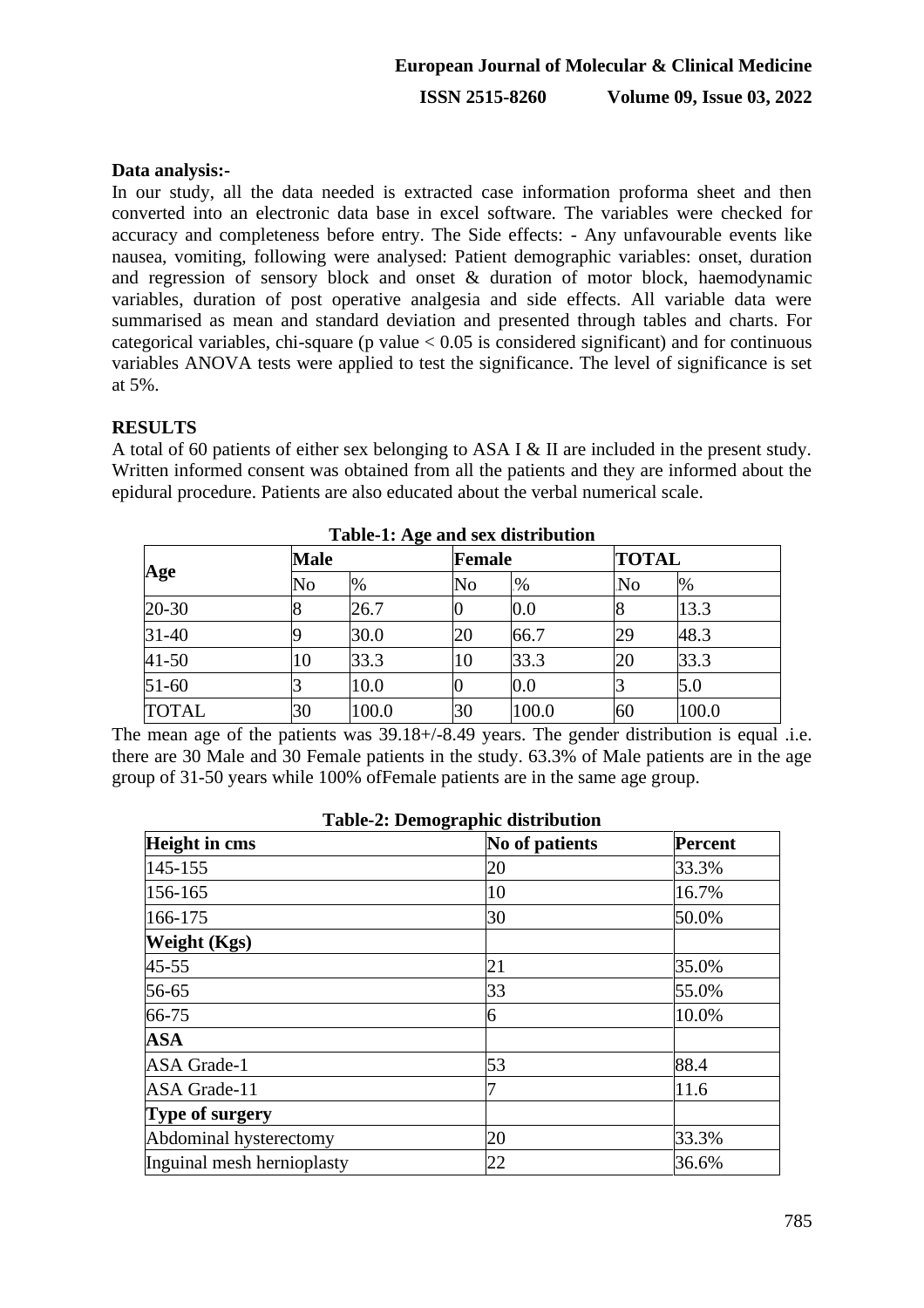**ISSN 2515-8260 Volume 09, Issue 03, 2022**

| Appendicectomy           | q  | 15.0%  |
|--------------------------|----|--------|
| Incisional hernia repair | 4  | 6.6%   |
| Ovarian cystectomy       |    | 5.0%   |
| Open cystolithotomy      | 2  | 3.3%   |
| <b>TOTAL</b>             | 60 | 100%   |
| Time (Min) of surgery    |    |        |
| 85-110                   | 24 | 40.0%  |
| 111-135                  |    | 11.7%  |
| 136-160                  | 8  | 13.3%  |
| 161-185                  | 21 | 35.0%  |
| Onset (in Min)           |    |        |
| $10 - 15$                | 2  | 3.3%   |
| 16-20                    | 26 | 43.3%  |
| $21 - 25$                | 12 | 20.0%  |
| 26-30                    | 16 | 26.7%  |
| $31 - 35$                | 4  | 6.7%   |
| Total                    | 60 | 100.0% |

50% of the patients of are in the height range of 166-175 cms with a mean of 161.5+/- 9.09 cms.

The mean weight of the patients is 57.33+/- 5.76 Kgs and 90% of the patients are in the weight group of 45 to 65 Kgs.

In ASA physical status distribution, 53 patients belonged to ASA grade I and only 7 patients to ASA grade II. 81.6% patients are in the age group of 31 to 50 years.

The site of placement of epidural catheter was in  $L_2 - L_3$  interspace for 53 patients and L3-L4 space due to technical reasons, for 7 patients.

From the injection of drugs into the epidural space the mean time interval to the beginning of surgery is 23.41 +/- 7.0minutes. The mean duration of surgery is  $134.3 = /$  33.71 minutes. In the present study the time of onset of sensory block was assessed for 4 dermatomal levels. i.e. S<sub>1</sub>, L<sub>1</sub>, T<sub>10</sub> and T 6 using pin prick method. The mean onset time for sensory block at S<sub>1</sub> dermatomal level is  $22.9 +/- 5.01$  minutes in the present study. it is seen that 93.3% of the patients achieved level S1 block within 30 minutes.

| Table-5: Offset of sensory Diock at various levels |         |  |  |  |
|----------------------------------------------------|---------|--|--|--|
| No of patients                                     | Percent |  |  |  |
| 14                                                 | 23.3%   |  |  |  |
| 34                                                 | 56.7%   |  |  |  |
| 12                                                 | 20.0%   |  |  |  |
| 60                                                 | 100.0%  |  |  |  |
|                                                    |         |  |  |  |
| 17                                                 | 28.3%   |  |  |  |
| 26                                                 | 43.3%   |  |  |  |
| 14                                                 | 23.3%   |  |  |  |
| 3                                                  | 5.0%    |  |  |  |
|                                                    |         |  |  |  |

**Table-3: Onset of sensory Block at various levels**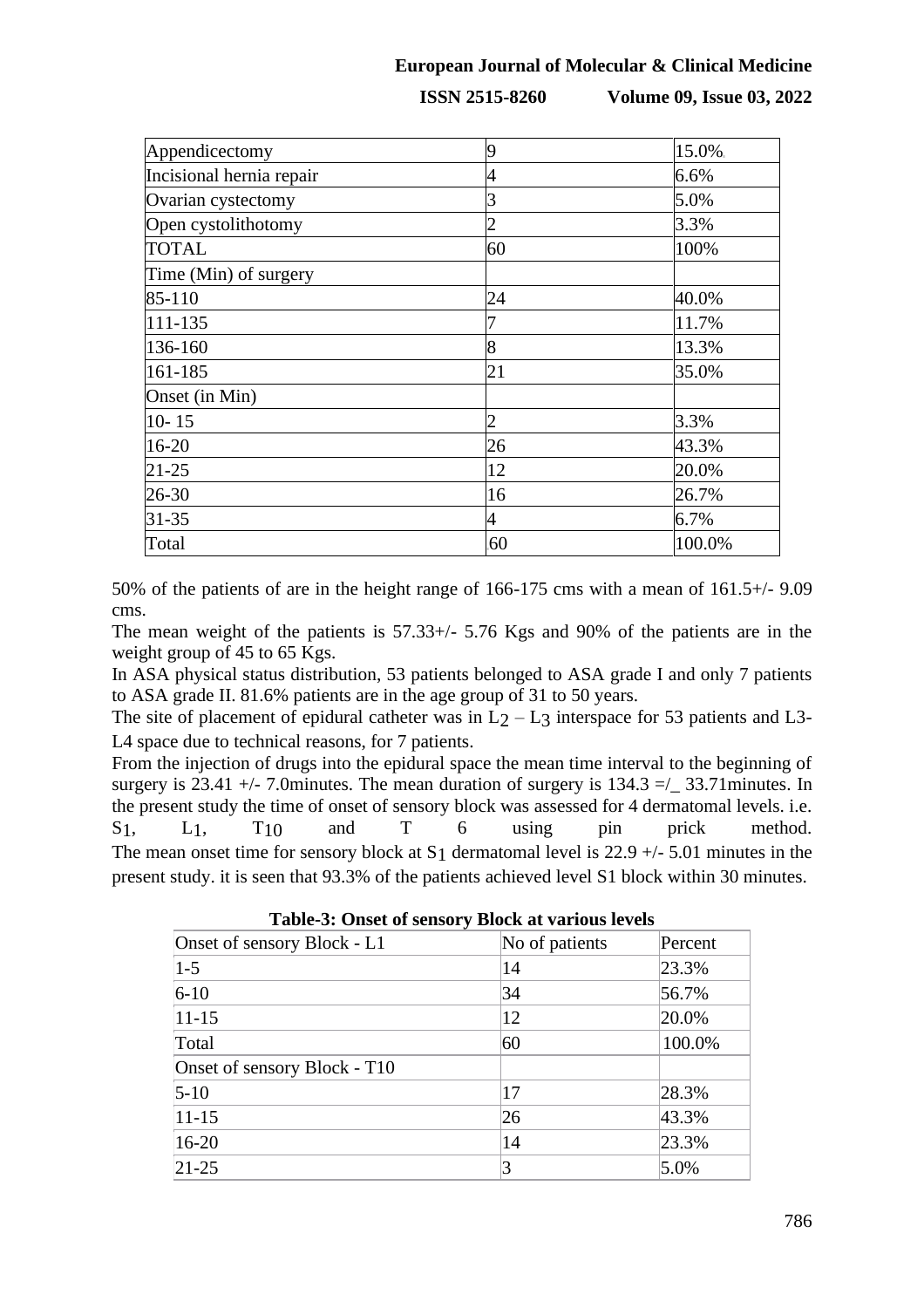**ISSN 2515-8260 Volume 09, Issue 03, 2022**

| Onset of sensory $Block - T6$ |    |        |
|-------------------------------|----|--------|
| $16-20$                       |    | 1.96%  |
| $21 - 25$                     | 12 | 23.52% |
| $26 - 30$                     | 21 | 41.17% |
| $31 - 35$                     |    | 17.67% |
| $36-40$                       |    | 13.72% |
| $41 - 45$                     |    | 1.96%  |

For L1 dermatomal level, the mean time required for the onset of sensory block is 8.48 +/- 3.18 minutes. 80% of the patients achieved in less than 10 minutes The mean onset time for sensory block at T 10 dermatomal level is 13.4 +/- 3.88 minutes in the present study. 51 patients out of 60 achieved T6 dermatomal level sensory block and the mean onset time for sensory block at T6 dermatomal level is 29.25 +/- 5.28 minutes in the presentstudy.

| Table-4: Highest level and time of sensory block achieved                   |    |       |  |  |
|-----------------------------------------------------------------------------|----|-------|--|--|
| Highest level of sensory block achieved<br>No of patients<br><b>Percent</b> |    |       |  |  |
| T <sub>5</sub>                                                              |    | 10.0% |  |  |
| T <sub>6</sub>                                                              | 45 | 75.0% |  |  |
| T <sub>7</sub>                                                              |    | 6.6%  |  |  |
| T <sub>8</sub>                                                              |    | 8.4%  |  |  |
| Time (in Min)                                                               |    |       |  |  |
| $20 - 25$                                                                   | 11 | 18.3% |  |  |
| $26-30$                                                                     | 29 | 48.3% |  |  |
| $31 - 35$                                                                   | 10 | 16.7% |  |  |
| $36-40$                                                                     |    | 15.0% |  |  |
| $41 - 45$                                                                   |    | 1.7%  |  |  |

In the present study, the highest level of sensory block achieved is  $T_5$  in 10% of patients (6 patients out of 60) with a range between  $T_5 - T_8$ . Majority (75%) of patients achieved T6 dermatomal level. The highest level of sensory block achieved is T5 with a range of T 5 - T 8.

The mean time taken to reach highest level of sensory block is  $29.77 + (-4.94$  minutes.83.3% of the patients achieved the highest level between 20 to 35 minutes.

| Table-5; Delisof y block regression and Duration of sensor y block |                           |               |  |
|--------------------------------------------------------------------|---------------------------|---------------|--|
| <b>Block Regression</b>                                            | Time Range (mins) Mean SD |               |  |
| 2-Segment from Maximal cephalad spread 175-225                     |                           | 209.03 22.75  |  |
| Regression to T 10                                                 | $200 - 325$               | $273.4$ 23.57 |  |
| Complete regression (Total Duration)                               | 350-475                   | 406.25 23.22  |  |

# **Table-5: Sensory block regression and Duration of sensory block**

The mean time required for two segment regression of sensory block from maximal cephalad spread is 209.03 +/- 22.75 minutes. 76.7% of the patients had two segment block regression between the time ranges of 175 to 225 minutes.

For sensory block to regress to T10 dermatomal level, the mean time taken is 273.4 +/- 23.57 minutes. Most of the patients i.e. 90% of them had sensory block regression between the ranges of 226 to 300 minutes.

The mean total duration of sensory block is found to be 406.05 +/- 23.22 minutes.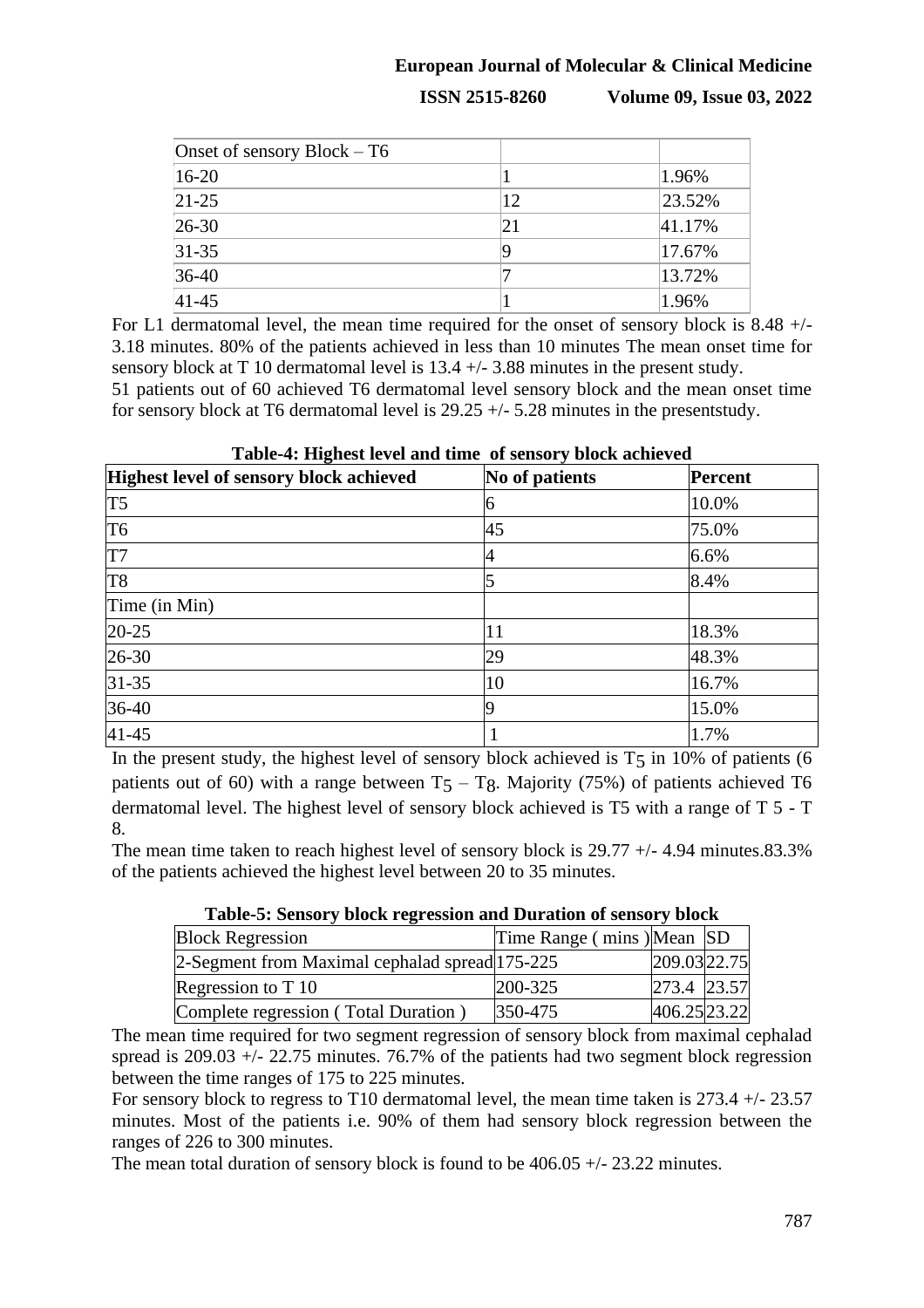# **European Journal of Molecular & Clinical Medicine ISSN 2515-8260 Volume 09, Issue 03, 2022**

| <b>Sensory Block regression by 2 dermatomal level</b>        | No of patients | <b>Percent</b> |
|--------------------------------------------------------------|----------------|----------------|
| 175-200                                                      | 27             | 45.0           |
| 201-225                                                      | 19             | 31.7           |
| 226-250                                                      | 11             | 18.3           |
| $251 - 275$                                                  | 3              | 5.0            |
| Total                                                        | 60             | 100.0          |
| Sensory Block regression to T10 dermatomal level             |                |                |
| 200-225                                                      | 1              | 1.7%           |
| 226-250                                                      | 14             | 23.3%          |
| $251 - 275$                                                  | 21             | 35.0%          |
| 276-300                                                      | 19             | 31.7%          |
| 301-325                                                      | 5              | 8.3%           |
| Complete absence of sensory block at any Dermatomal<br>level |                |                |
| 350-375                                                      | 6              | 10.0%          |
| 376-400                                                      | 25             | 41.7%          |
| 401-425                                                      | 17             | 28.3%          |
| 426-450                                                      | 10             | 16.7%          |
| 451-475                                                      | $\overline{2}$ | 3.3%           |

**Table-6: Sensory Block regression by 2 dermatomal level from highest level of sensory block achieved.**

In 95% of patients the block regression by two dermatomal levels is in the range of 175-250 minutes.

In 91.7% of patients the block regression to T10 dermatomal level is in the range of 200-300 minutes.

In 96.7% of patients the complete block regression (total duration of sensory blockade is in the range of 350-450 minutes.

| Tuble 11 Onber mille for Dromage beare graded<br><b>Onset time for Bromage scale-grade 1</b> | No of patients | <b>Percent</b> |
|----------------------------------------------------------------------------------------------|----------------|----------------|
| $10-13$                                                                                      | 16             | 26.7%          |
| $14 - 17$                                                                                    | 20             | 33.3%          |
| 18-21                                                                                        | 21             | 35.0%          |
| $22 - 24$                                                                                    | 3              | 5.0%           |
| Total                                                                                        | 60             | 100.0          |
| Onset time for Bromage scale-grade 2                                                         |                |                |
| $22 - 24$                                                                                    | 6              | 10.0%          |
| $25-29$                                                                                      | 25             | 41.7%          |
| 30-34                                                                                        | 23             | 38.3%          |
| 35-39                                                                                        | 6              | 10.0%          |
| Total duration of Motor block                                                                |                |                |
| 200-225                                                                                      | 2              | 3.3            |

**Table-7: Onset time for Bromage scale-grades**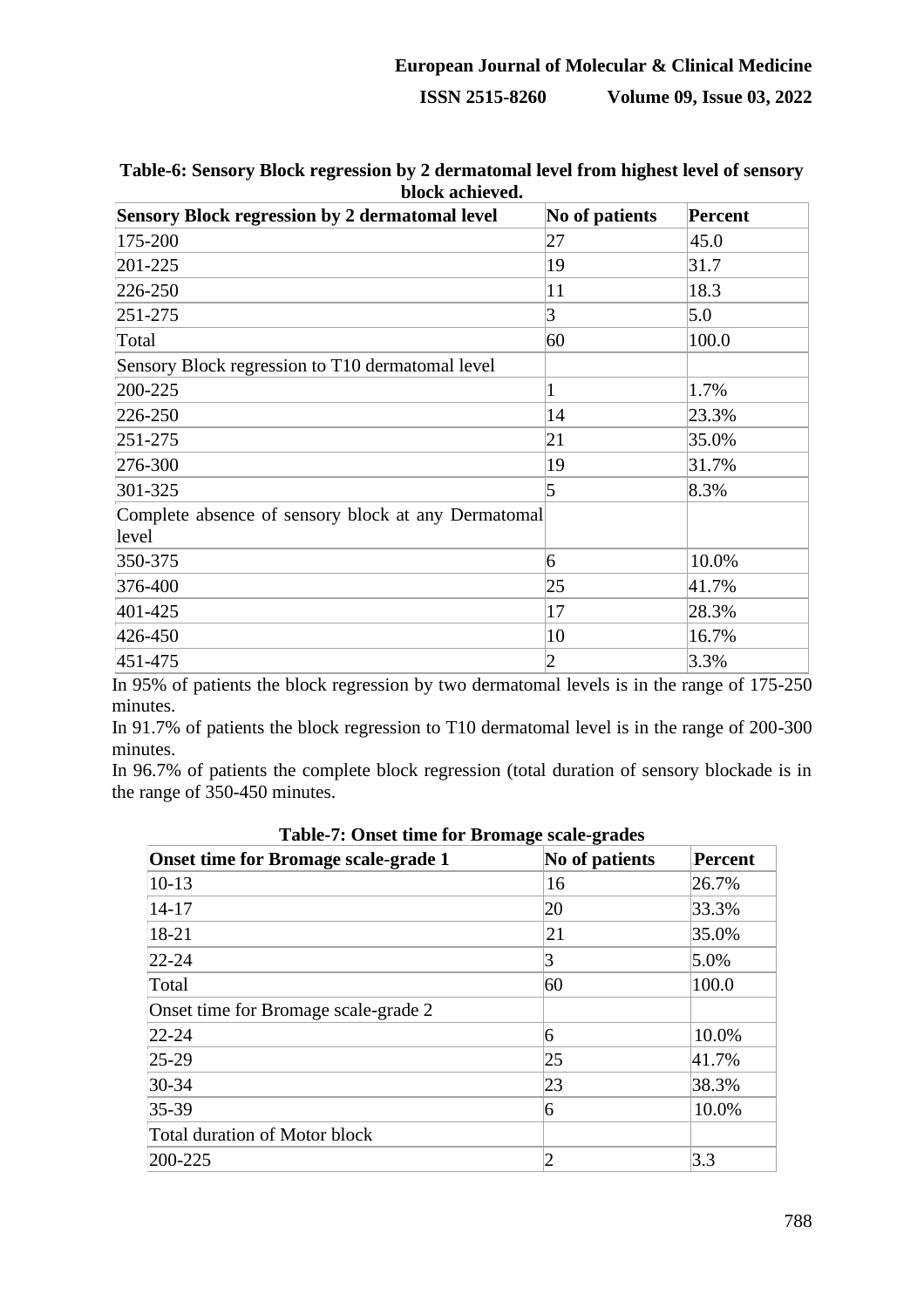**ISSN 2515-8260 Volume 09, Issue 03, 2022**

| 226-250     | 16 | 26.7                |
|-------------|----|---------------------|
| $251 - 275$ | 26 | 43.3                |
| 276-300     | 15 | 25.0                |
| 301-325     |    | $\overline{ }$<br>. |

The degree of motor blockade is assessed using Modified Bromage scale. All the patients achieved Bromage scale 1 and 2 and only 4 patients achieved Bromage scale 3.

Bromage scale 1 is achieved in all patients with a mean time of  $15.98 +/- 3.38$  minutes. Majority of patients (95%) developed this in the time range of 10 to 21 minutes

The mean onset time for Bromage scale 2 is found to be 29.31 +/- 3.78 minutes. 90% of the patients achieved Bromage 2 scale between 22 to 34 minutes.

The total duration of motor block is assessed when the pt could raise the extended leg on both sides and in the present study, the mean total duration of motor block is found to be 263.58  $+/- 21.19$  minutes.

In the present study, patient variables like age  $\&$  height are tested for statistical significance with highest sensory block level, total duration of sensory  $\&$  motor block by applying Chi – square test & found to be statistically not significant.

All the patients were connected to monitors and all the haemodynamic parameters like Heart rate, Systolic blood pressure, Diastolic blood pressure and mean arterial blood pressure are recorded and monitored every 5 minutes for first hour, then every fifteen minutes for next 2 hours and later every 30 minutes till complete recovery of the sensory block level.

There is 10% decrease in Heart rate from the base line value and the maximum drop in Heart rate occurred at mean time of 26.08 +/- 4.22 minutes from the time of injecting study drug in to the epidural space. No patients had bradycardia throughout the procedure.

In our study, it is observed a fall of 10% in the mean systolic pressure from the base line value and the maximum decrease occurred at a mean time period of 30.41 +/- 4.04 minutes.

Even the mean diastolic blood pressure showed a fall of 12% from the base line value and the maximum fall occurred at a mean time of 26.08 +/- 4.22minutes.

The mean arterial blood pressure showed a similar trend like diastolic blood pressure and maximum decrease occurred at a mean time of 26.08 +/- 4.22minutes.

ECG was monitored continuously for all patients and no significant changes were observed.

All the patients are given 100% Oxygen through plain face mask @4L/min. The mean SpO2 is 99%-100% in all the patients. All the patients are spontaneously breathing and no significant change noted.

| <b>Duration (in Min)</b> | No of patients | <b>Percent</b> |
|--------------------------|----------------|----------------|
| 175-225                  | 26             | 43.34%         |
| 226-275                  | 22             | 36.66%         |
| 276-325                  | 12             | 20.00%         |
| Total                    | 60             | 100.0          |

**Table-8: Duration of Post operative analgesia**

The mean duration of post operative analgesia is 246.67+/-42.86 minutes in our study. In the present study, all the patients are pre-loaded with Ringer's Lactate fluid  $\omega$  10 ml/Kg over 30-60 minutes before the epidural procedure is started.

The mean intra operative crystalloid requirement is 1000 +/- 225 ml.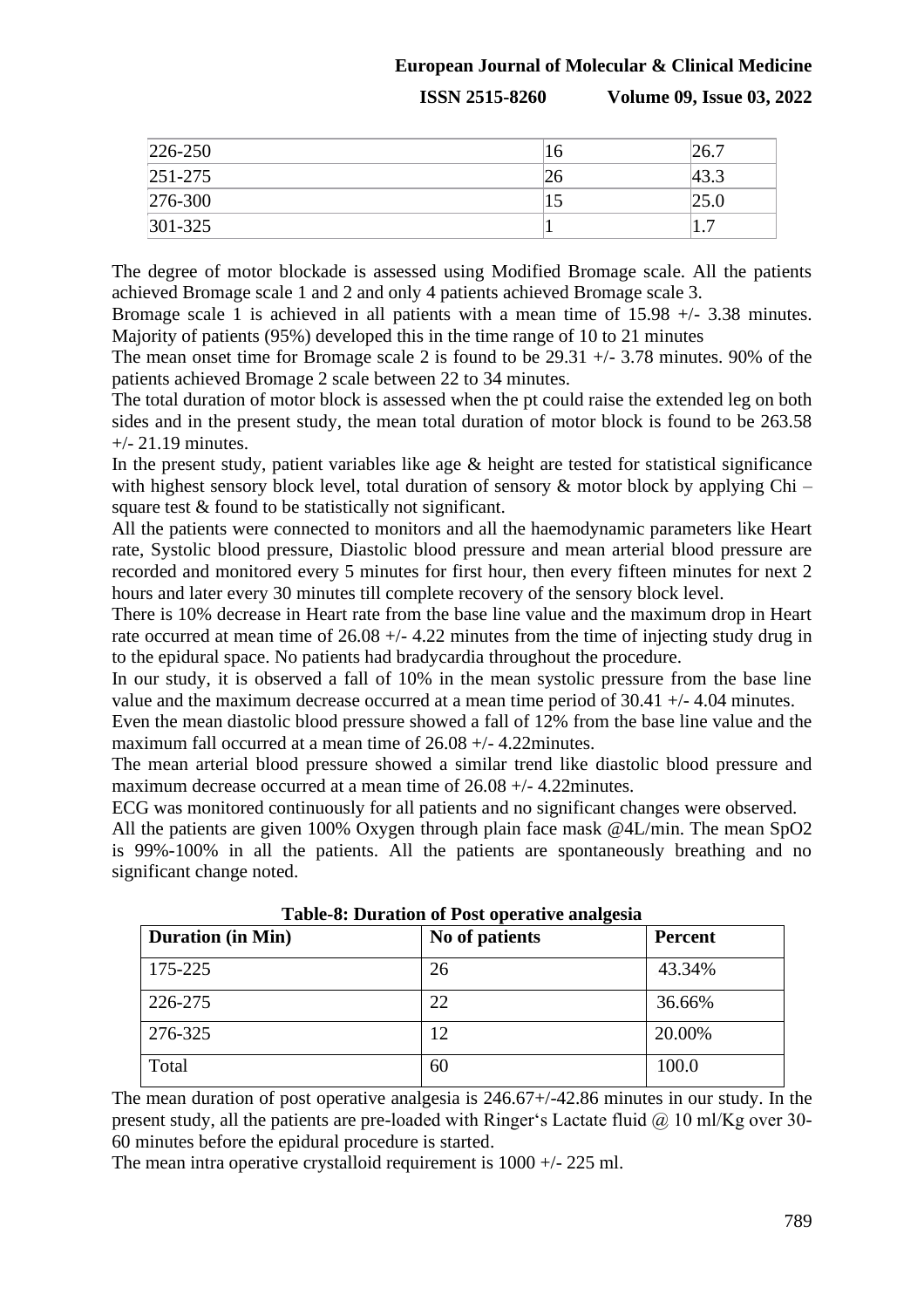**ISSN 2515-8260 Volume 09, Issue 03, 2022**

The mean arterial pressure fell less than 60 mmHg in 3 patients and are treated with Inj. Mephenteramine 6 mg- one dose. All of them responded and no further dose of vasopressors agent is required. No patients developed bradycardia and none of the patient received Inj Atropine.

Side effects are very minimal in the present study. None of the patients had any incidence of bradycardia.Only 3 patients had MAP fall of less than 60 mm of Hg and are treated accordingly with Inj: Mephenteramine 6 mg. 6 patients had shivering which is reduced after applying warm blankets. 2 patients had vomiting and treated with Inj: Ondansetron 4mg IV. No other complications are noted until complete recovery from sensory block.

# **DISCUSSION**

Pain relief is necessary for both humanitarian and therapeutic reasons. Surgery produces tissue injury with consequent release of histamine and inflammatory mediators which activates peripheral nociceptors, which initiate transmission of nociceptive information to the central nervous system (CNS). Transmission of nociceptive stimuli from the periphery to the CNS results in the neuroendocrine stress response which may potentiate detrimental physiologic effects in other areas of the body. Therefore it is utmost important to block this transmission by adopting good anaesthesia procedures of highest quality and safety. The primary aim of our present clinical study is to evaluate the anaesthetic effect of 0.75% preservative free ropivacaine given through epidural route for lower abdominal surgeries and to find out whether the haemodynamic changes caused by the study drug in different lower abdominal surgeries are within safe limits when used epidurally.

In the present study, we observed the time of onset , highest cephalad spread, two segment regression from highest cephalad spread and total duration of sensory block as well as degree of motor blockade and it's duration, haemodynamic changes and side effects , if any.

In the present study, the onset of sensory block for different dermatomal levels are tested. We found that the mean time of onset of sensory block at S1, L1, T10 and T6 are 22.9+/-5.01 mins, 8.48+/-3.18 mins, 13.4+/-3.88 mins and 29.5+/-3.33 mins respectively. The highest level of sensory block achieved is T5 dermatomal level and mean time to reach highest cephalad level is 29.77+/-4.94minutes. When time required for regression of sensory block is measured, we observed that mean time for two segment regression from highest cephalad spread is 209.03+/- 22.75 minutes and the mean time for sensory block regression to T 10 segment is 273.4 +/- 23.57 minutes.

The mean time for complete regression of sensory block .i.e. Total duration of sensory block is 406.25+/- 23.22 minutes.In the double blind study conducted by Bendan.T, Finucane and et al45 , where comparison of ropivacaine 0.5%, 0.75%, 1% and bupivacaine in patients undergoing abdominal hysterectomy, they found similar results for sensory onset and total duration of sensory block and results are comparable with our present study. The objective of their study is to test the dose/ response relationship of increasing doses of ropivacaine on the duration and quality of epidural anaesthesia on to compare these effects with on established control (bupivacaine). But, in their study, they have used 25ml where as in your study we have used 15ml of 0.75% ropivacaine.

In another study conducted by C.P.J. Morton and et  $al^8$ , where they have used 20ml of 0.75% ropivacaine for extradural anaesthesia in elective Caesarean section and have observed that onset of sensory block at S1 , T10 and T6 were 20 mins (range of 5-13) , 10 mins (range of 5- 18) , 15 mins ( range of 5-38) respectively which are similar and comparable with ourstudy. In their study, the mean onset time for sensory block at T10 level is 10 minutes which is 3.4 minutes earlier than our present study result which is 13.4 minutes. This could be probably because of using 20ml of 0.75% ropivacaine in their study.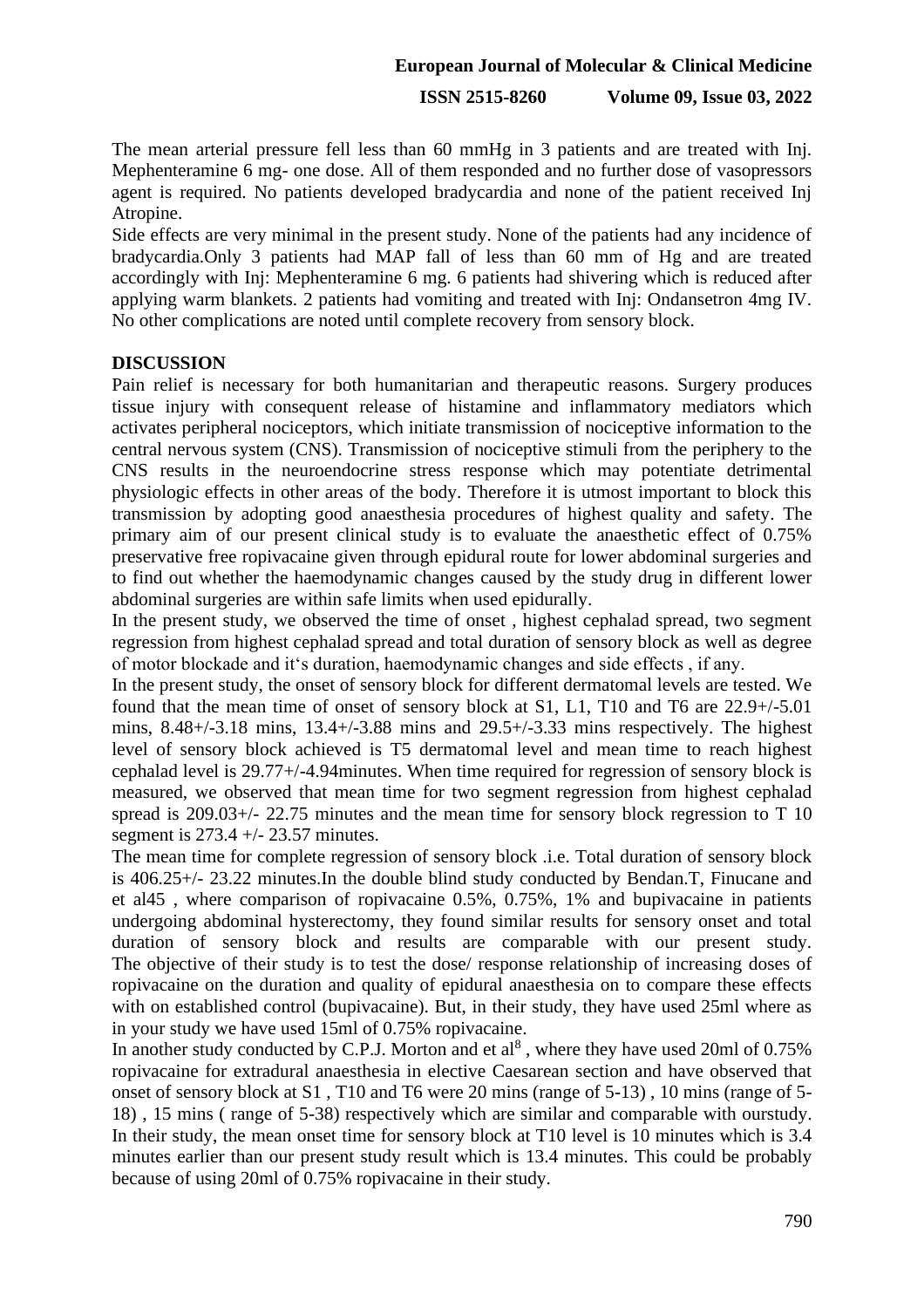### **ISSN 2515-8260 Volume 09, Issue 03, 2022**

In the study conducted by DusankaZaric, KjellAxelsson et al<sup>9</sup> where in epidural neuroaxial block is given with 20ml of 0.75% ropivacaine and have observed that for 0.75% ropivacaine group, the onset of sensory block is  $9 +/- 0.9$  minutes and time for regression to two dermatomes from highest cephalad level is 203 +/- 20.3 minutes which were similar and comparable with our study.

In the study conducted by Tuttle. AA, Katz and et  $al^{10}$ , where they had used 20ml of 0.75% ropivacaine for gynaecological abdominal surgery they have observed that the total duration of sensory block was 404+/-62 minutes which was similar to our results. Study done by J.A. Katz, Phillip. O., Bridengaugh and et al  $^{10}$  also showed that mean time for two segment regression from highest cephalad spread was 180 +/- 30 minutes for 0.75% ropivacaine group which is comparable with our study.

In our present study, only 4 patient's .i.e. 6.66% of total patients achieved Modified Bromage scale grade 3 in motor blockade assessment. The mean time of onset of Modified Bromage scale degree 1 and 2 are 15.98  $+/- 3.38$  minutes and 29.31  $+/- 3.78$  minutes respectively. The total duration of motor blockade is 263.58 +/- 21.9 minutes.The motor block onset and duration are similar and comparable with the study conducted by Brendan.T, Filnucane and et  $al<sup>11</sup>$ . In the study conducted by Tuttle AA, Katz and et  $al<sup>10</sup>$ , the time for motor block onset was 12 +/- 3 minutes and duration of motor block was 310 +/\_ 65 minutes which are comparable with our study results.

In another study conducted by C.P.J.Morton and et  $al^8$ , the onset of Bromage scale I motor block and Bromage scale 2 motor block is 18 mins (range of 6-45) and 26 mins(range of 11- 45) respectively which are comparable with our study.

In our present study, the mean total duration of postoperative analgesia is 246.67+/- 42.86 minutes. In the present study, it is notable that we found marked separation between the effect of sensory and motor block (total motor block is 263.58 +/- 21.19minutes and total sensory block is 406.25+/-23.22 minutes). This shows that 0.75% ropivacaine provides analgesia in the post-operative period even after motor function returns. All the haemodynamic parameters are monitored and recorded and there are no significant changes with 0.75% Ropivacaine from base line values. Maximal decrease in Heart rate, Systolic blood pressure, Diastolic blood pressure and Mean arterial bloodpressue occurred at 26.08+/-4.22, 30.41+/- 4.04, 26.08+/-4.22 and 26.08 +/- 4.22 respectively.Only 3 patients required InjMephenteramine due to fall in MAP of less than 60 mm of Hg,., Otherwise, all the 60 patients are haemodynamically stable throughout the procedure.There are little changes in oxygen saturation as measured by pulse oximeter and respiratory rate in the present study which are similar to many studies conducted by other investigators. In our study , incidence of side effects are minimal. Only 2 patients had vomiting , 6 patients had shivering and 3 patients had hypotension ( $MAP < 60$  mm of Hg ). Hypotension is treated with InjMephenteramine 6 mg,The mean requirement of Crystalloids during intra operative period is 1000 +/- 220 ml.

### **CONCLUSION**

From our present study, we conclude that 0.75% ropivacaine has a longer duration of sensory blockade and the duration of motor blockade is for less than the sensory blockade, their by providing post operative analgesia for nearly more than four hours with no significant changes in haemodynamics and a few side effects in patients undergoing lower abdominal surgeries. It appears to be an ideal and safe localanaesthetic for these surgeries. However, this study needs to be conducted on a larger population for further evaluation.